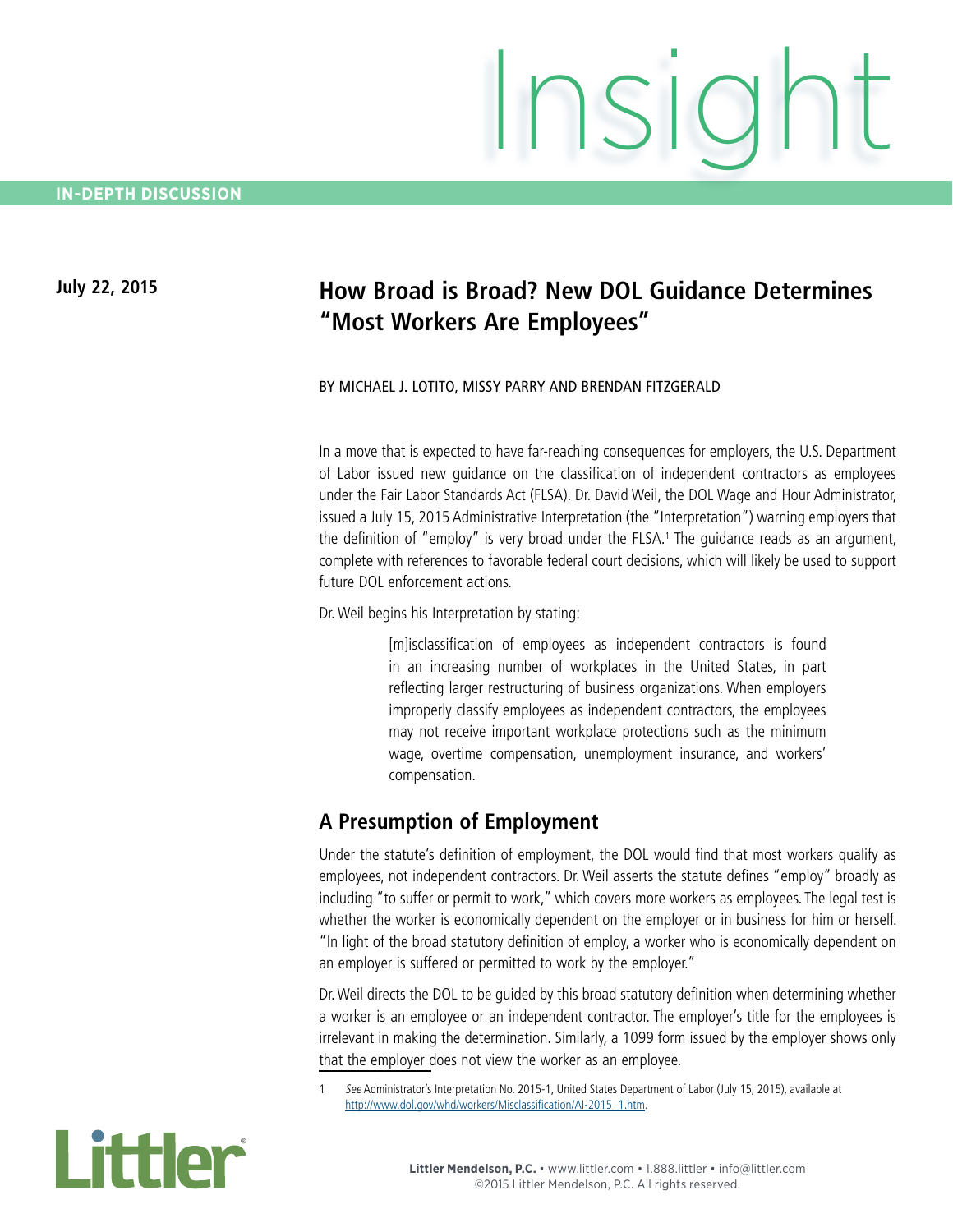The DOL applies six economic realities factors when determining the classification of a worker. Dr. Weil cautions that all the factors must be considered in each case, and no one factor is determinative. According to Dr. Weil, those factors include: whether the worker's work is an integral part of the employer's business, whether the worker has an opportunity for profit or loss, the nature of the worker's investment in the company (investment in tools and equipment is "probably" not enough), a worker's use of business skills and initiative as opposed to technical skills, the permanence or indefiniteness of the relationship, and, finally, the nature and degree of the employer's control.

Dr. Weil asserts that the factor of control would not be determinative. He rejects the common-law control test, which analyzes whether a worker is an employee based on the employer's control over the worker, because the "suffer or permit" standard broadens the scope of employment relationships covered by the FLSA. He notes also that "technological advances and enhanced monitoring mechanisms" allow companies to engage workers without exercising traditional control over their duties and that the control factor should not play an "oversized role" in the analysis of whether a worker is an employee or an independent contractor.

By stating that "most workers are employees under the FLSA's broad definitions," the guidance may be viewed as creating a presumption of employment for workers. The new DOL expansion of the employment relationship means that employers must review all their relationships with independent contractors carefully because the DOL will treat most workers as employees.

We anticipate that this approach to the classification of workers as employees will quickly be used by the DOL in enforcement actions. If and when such enforcement actions are challenged in court, the DOL is expected to use this guidance to support its increasingly broad definition of employee under the FLSA.

## **Another Example of Sub-Regulatory Guidance v. Rulemaking**

Dr. Weil is instituting these changes through an interpretive bulletin rather than going through the official rulemaking process. This avoids the notice-and-comment procedures that normally apply to rulemaking. As noted by the U.S. Supreme Court in Perez v. Mortgage Bankers Association,<sup>2</sup> not all rules enacted by an administrative agency must be issued through the notice-and-comment process. The Administrative Procedures Act (APA) notice-and-comment requirement applies only to "substantive rules," not to interpretative rules, general statements of policy, or rules of agency organization, procedure, or practice.

Unfortunately, the APA does not define substantive or interpretive rules. In Perez, the Supreme Court acknowledged the debate over the definition of what is a substantive or interpretive rule, but refused to clarify the issue, stating that it would not "wade into" the debate.

The drawback to this process for agencies is that interpretive guidance is not given full Chevron-style<sup>3</sup> deference.<sup>4</sup> On the other hand, the interpretive "sub-regulatory" process is faster and less transparent as it allows a rule to be issued without any notice or providing stakeholders an opportunity to weigh in. Moreover, while the agency is not entitled to full deference for interpretive rules, some courts give more Chevronlike deference to interpretive rules like the Interpretation.<sup>5</sup> Thus, we expect courts will likely defer to the DOL's Interpretation, even though the DOL did not use the substantive rulemaking process.

# **Will the Interpretation Be Challenged?**

The Supreme Court's refusal to define what constitutes an agency's substantive or interpretive rule in Perez has left the door open for such a challenge to the Interpretation. Specifically, it can be argued that the Interpretation is not an interpretive rule exempt from the APA's noticeand-comment procedures, but rather is a substantive rule that should have been issued through the APA's formal notice-and-comment process.

<sup>2 575</sup> U.S. (2015).

<sup>3</sup> Chevron U.S.A., Inc. v. Natural Resources Defense Council, Inc., 467 U.S. 837 (1984). Chevron deference requires that courts defer to reasonable interpretations of the statutes they are charged with administering when the plain language of the statute is not otherwise clear, or the statute is reasonably susceptible to more than one interpretation.

<sup>4</sup> Christensen v. Harris Cnty., 529 U.S. 576, 587 (2000).

<sup>5</sup> See, e.g., National Wildlife Fed'n v. Browner, 127 F.3d 1126 (D.C. Cir. 1997).